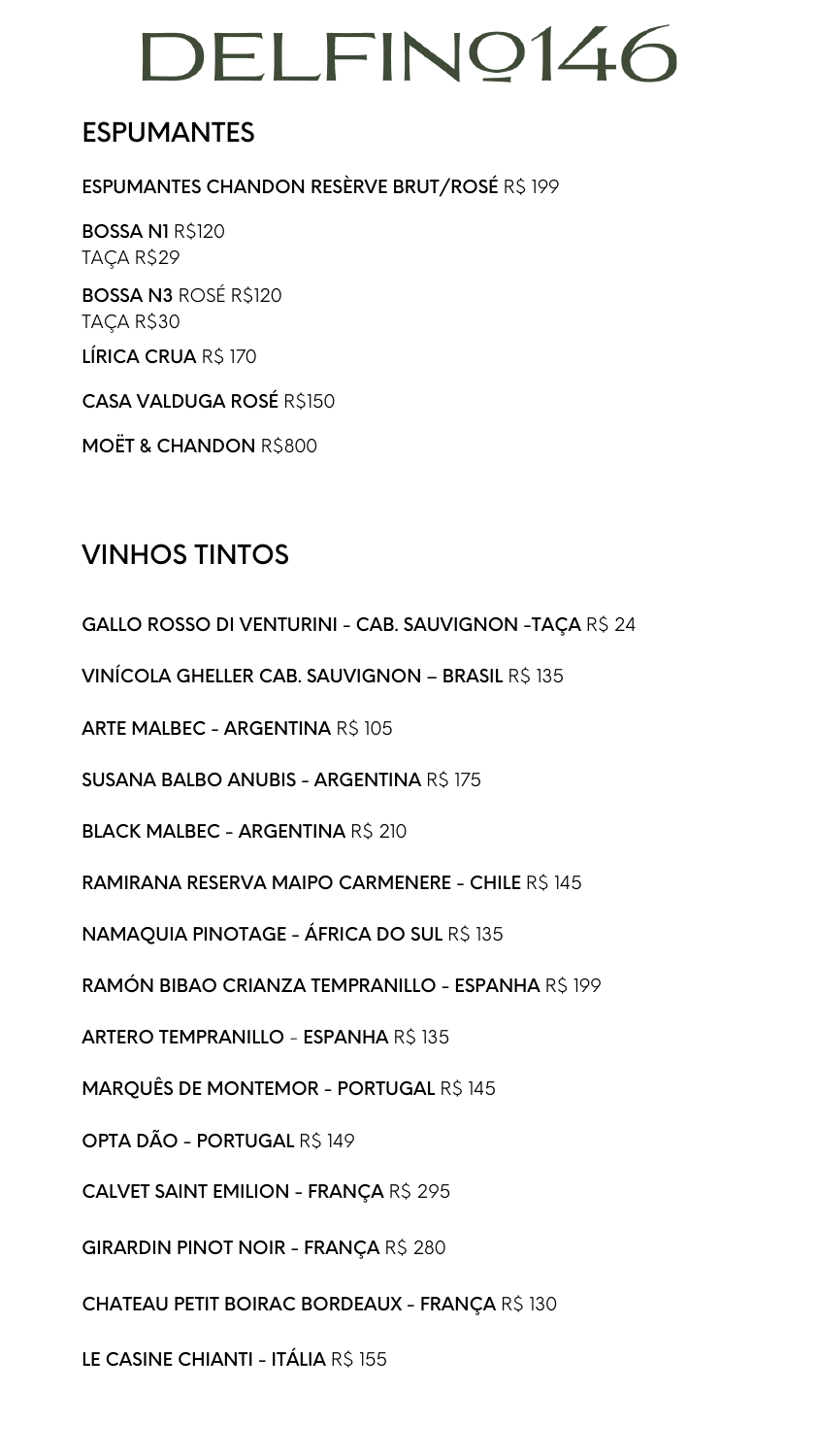#### BORGO SELENE NERO D'AVOLA - ITÁLIA RS 138

BAROLO SERRALUNGA 2017- ITÁLIA R\$ 970

BRUNELLO DI MONTALCINO 2016 - ITÁLIA R\$ 970

## VINHOS ROSÉ

THERA - BRASIL R\$185

CLAUDE VAL - FRANÇA R\$145

LA LINDA MALBEC- ARG R\$ 126 TAÇA R\$37

FONTARÈCHE ROSÉ - FRANÇA R\$ 135

### VINHOS BRANCOS

GALLO ROSSO DI VENTURINI CHARDONNAY -TAÇA R\$ 24

**THERA SAUVIGNON BLANC - BRASIL R\$140** 

VERONI CHARDONNAY - CHILE R\$ 115

ARTE DE ARGENTO PINOT GRIGIO - ARGENTINA R\$ 105

LYNGROVE COLLECTION CHENIN BLANC - ÁFRICA DO SUL R\$ 170

**VILA NOVA VINHO VERDE - PORTUGAL R\$ 135** 

**MARQUÊS DE MONTEMOR - PORTUGAL R\$ 145** 

HONORÉ DE BERTICOT BLANC - FRANÇA R\$ 120

TERRES NOIRES CHARDONNAY - FRANÇA R\$ 139

JACQUES BOURGUIGNON CHABLIS - FRANÇA R\$ 390

### **CERVEJAS**

**CORONA LONGNECK R\$ 15** BALDE COM 6 R\$ 75

**STELLA ARTOISE R\$ 15** BALDE 6 UND R\$ 70

ARTESANAIS 600 ml À CONSULTAR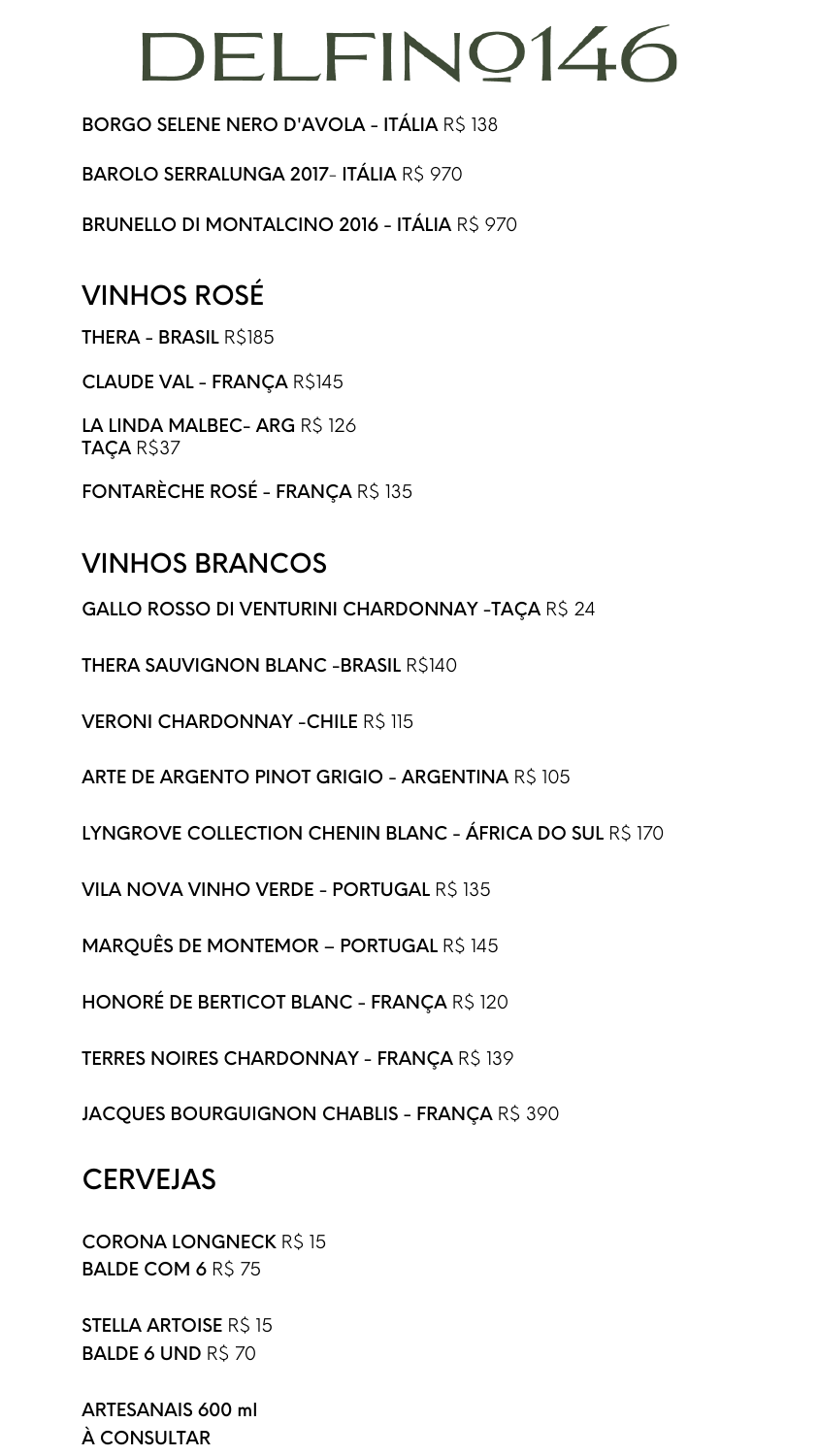## CARTA DE DRINKS

**GT 146 RS33** GIN GORDONS INFUSIONADO COM HIBISCO, SICILIANO, HORTELÃ E TÔNICA.

**ESPRESSO MARTINI R\$35** VODKA KETEL ONE , CAFÉ ESPRESSO E LICOR DE CAFÉ.

PURPLE FRENCH R\$ 35 GIN GORDONS COM CLITÓRIA, ESPUMANTE E LIMÃO SICILIANO.

GIU RED RS 34 GIN GORDONS, GENGIBRE, ESSÊNCIA DE TORANJA E ESPUMANTE.

**SUMMERTIME RS 33** GIN GORDONS, TEQUILA, TRIPLE SEC, SICILIANO E ESSÊNCIA DE GRAPEFRUIT. Autor - @iuridisconzi

**BLACKBERRY GIMLET RS 35** GIN, AMORA, CALDA DE AMORA E LIMÃO

BOCA DE ALGODÃO R\$ 35 JIM BEAM, AVERNA, TAITI, DEMERARA, GENGIBRE, SPRAY CRAVO. Autora – @Alinejslv

TEIMOSIA R\$ 32 GIN GORDONS INFUSIONADO COM CHÁ EARL GRAY, SICILIANO, GENGIBRE, DEMERARA, TÔNICA E SPRAY DE CRAVO. Autor - Barman Leandro Rodrigues

NEW YORK SOUR R\$ 34 WHISKEY JIM BEAM, SICILIANO, AÇÚCAR E VINHO TINTO

DRY MARTINI R\$40 LONDON DRY GIN E VERMOUTH.

CAIPIRINHA R\$ 28 CACHAÇA, LIMÃO E AÇÚCAR

OLD FASHIONED R\$46 WHISKEY JIM BEAM BOURBON, LARANJA E BITTER.

SPRITZ APEROL R\$ 32 APEROL, CINZANO PRO SPRITZ E ÁGUA COM GÁS.

COSMOFLORITAN R\$ 32 GIN GORDONS, TRIPLE SEC, SICILIANO, ESSÊNCIA DE CRANBERRY E TÔNICA. Autora – @Alinejslv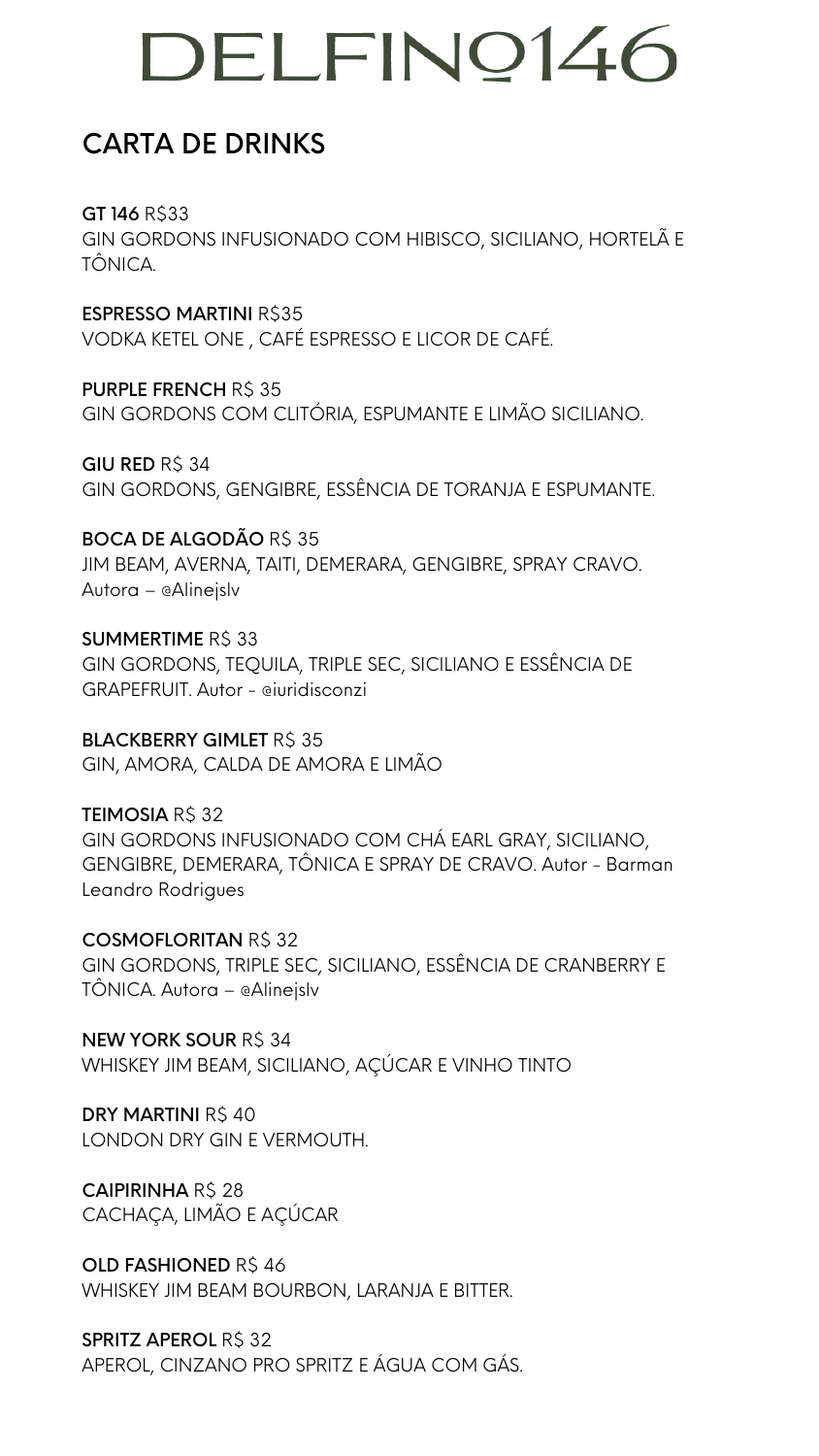#### COSMOPOLITAN R\$ 28

VODKA SMIRNOFF, TRIPLE SEC, SICILIANO E ESSÊNCIA DE CRANBERRY.

#### **BOSSA STUDIO R\$ 33**

CAMPARI, GIN GORDONS, TAITI, AÇÚCAR E LEITE.

CLITÓRIA R\$ 34 GIN GORDONS INFUSIONADO COM FLOR CLITÓRIA, SICILIANO E PIMENTA ROSA. Autores: Fafa Flores e Aline Silva.

#### G&T PORÃO R\$ 60 GIN TANQUERAY TEN, ZEST DE SICILIANO E LARANJA E TÔNICA ROSÉ WEWI GIN &TÔNICA.

TANQUERAY R\$35 GIN TANQUERAY, TÔNICA, SICILIANO, ALECRIM.

#### GORDONS RS 30

GIN GORDONS, TÔNICA, SICILIANO, ALECRIM.

#### PENICILLIN R\$40

CARAJILLO R\$40 LICOR 43 E CAFÉ EXPRESSO.

PINK SOUL R\$35 KETEL ONE GRAPEFRUIT, LICOR DE LARANJA, XAROPE DE GRAPE E LIMÃO SICILIANO. Autor: @Alinejslv

WHISKY BLACK LABEL, SICILIANO, MEL, GENGIBRE E SPRAY DE ARDBEG.

#### **NEGRONI R\$ 29**

GIN GORDONS, VERMOUTH CINZANO E CAMPARI.

**BUD R\$ 35 GIN** GORDONS, LICOR DE LARANJA, LIMÃO SICILIANO E XAROPE DE MAÇÃ VERDE. Autor: @iuridisconzi

#### MOSCOW MULE 146

VODKA SMIRNOFF, LIMÃO, GENGIBRE, DEMERARA E ESPUMA CÍTRICA. 300ML R\$ 28 • 500ML R\$ 34

#### BEBETO R\$ 48

GIN TANQUERAY SEVILLA, TÔNICA, GRAPEFRUIT E TOMILHO. EPINO E ZEST DE LARANJA. Autora – @Alinejslv

MOJITO R\$ 24 RUM, LIMÃO, AÇÚCAR, HORTELÃ E CLUB SODA.

GOLDEN HOUR R\$26 RED LABEL, APEROL, XAROPE DE CRANBERRY E SICILIANO.